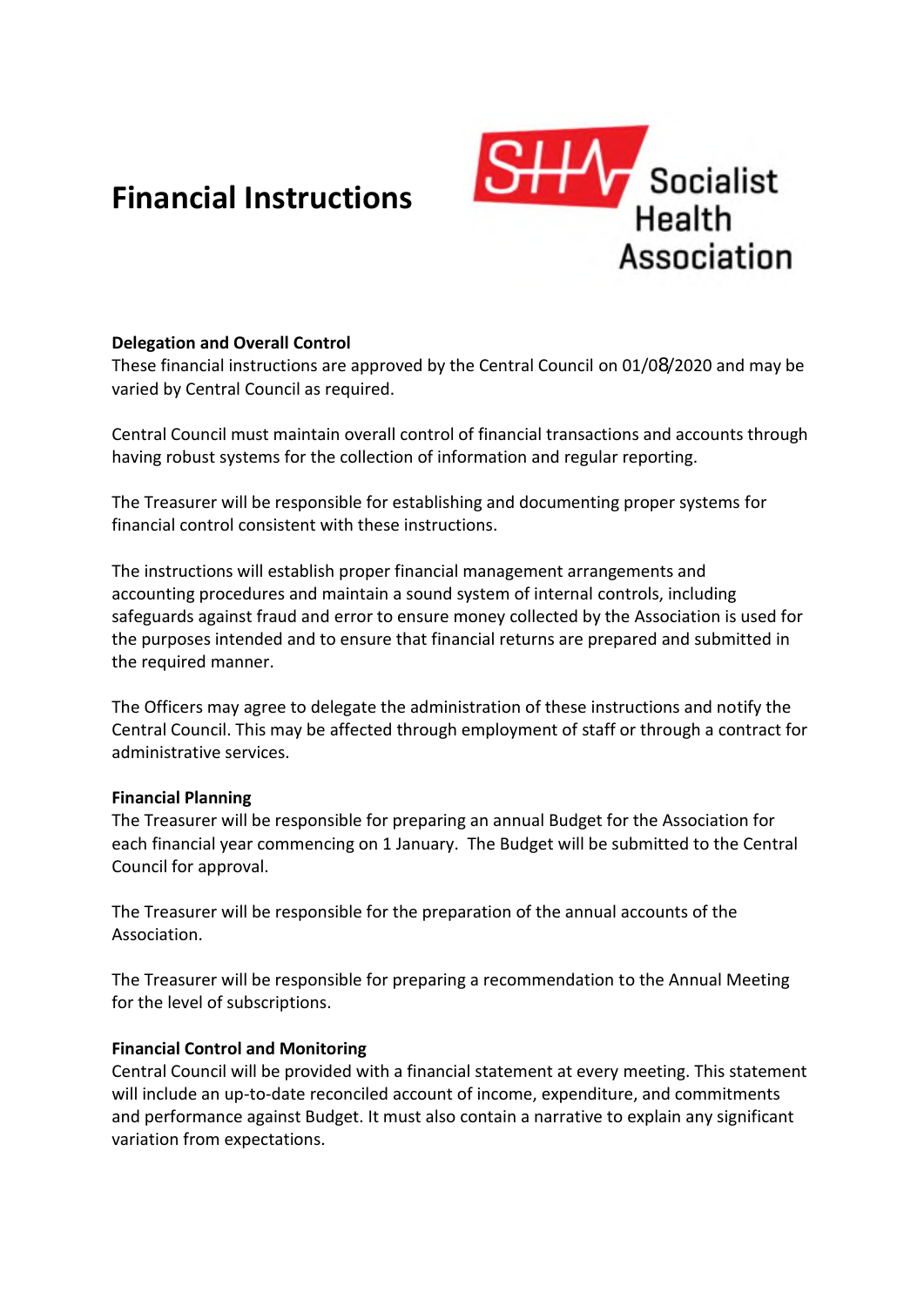The accounting records shall be held on an appropriate accounting system and all Officers shall have access to this system.

## **Ordering / Receipt of Goods and Certification of Invoices**

Ordering of goods and service within the agreed Budget shall be authorised by any two Officers. Invoices and regular payments for services shall be authorised for payment by any two Officers.

Where there is a requirement for expenditure over £500 for something not within the Budget then approval from Central Council will be required. This approval can be through email to Central Council members.

#### **Income**

Income may be collected by a variety of methods – cheques, BACS transfer, PayPal as agreed by the Officers.

The funds of the Association shall be held in accounts at the Co-operative Bank. No deposit or other form of investment account will be used without expressed approval of Central Council.

### **Payments**

All payments on behalf of the Association, including fees and charges, the setting up of direct debits or standing orders must be authorised by any two Officers.

# **Petty Cash and Cash Handling**

No petty cash will be held and payments in cash will not be accepted.

# **Transactions**

The day to day administration of the financial accounting system should be delegated to someone appointed by the Officers to carry out administration tasks to ensure separation of responsibilities.

Arrangements must be made to ensure data is provided to enable the administration tasks and updating membership records to be carried out effectively by someone appointed by the Officers, with due regard to GDPR considerations.

#### **Banking and Reporting**

The Association Bank Account with the Cooperative Bank will be 089029 50457904.

Use can be made of payment arrangements such as through Pay Pal to receive subscriptions and accept payments for events, but such accounts cannot be used for payments out. These must be made from the Co-op account as above and authorised appropriately.

Reconciliation to bank statements must be carried out every month and reported to the Officers.